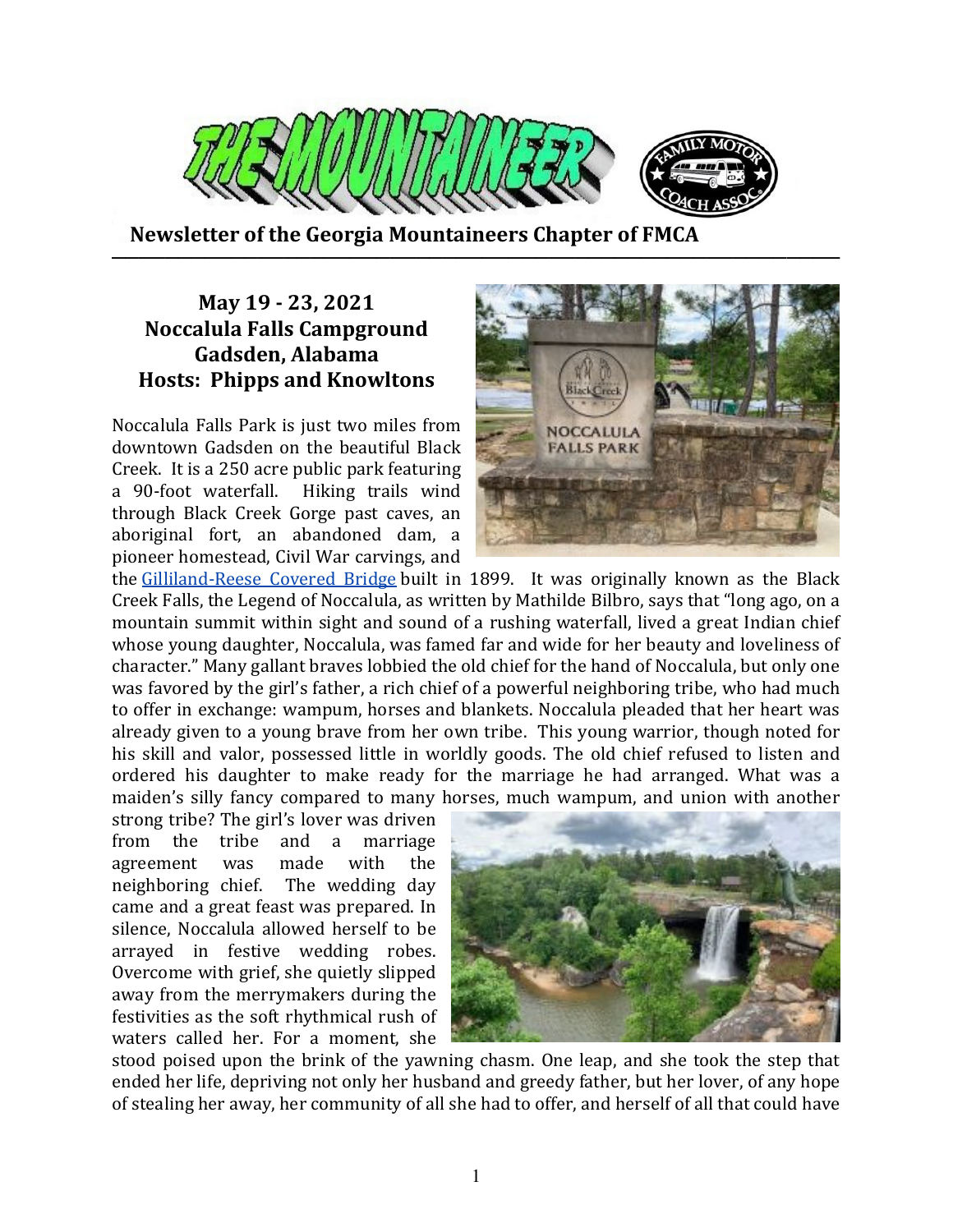

been. Heartbroken, the remorseful father gave the great cascade his daughter's name. Since that day the waterfall has been called Noccalula Falls.

Many of the park's campsites back up to the shaded banks of the beautiful Black Creek with its sparkling clear water, small rippling rapids, and rocky bottom.

**Members Camping:** Ted & Martha Barrett, Hubert & Marsha Brown, Dorris & Ethel Carpenter, Ed & Patricia Durrence, Fred & Marianna Glantzbert, Jim & Janis Hamby, Virginia Jackson, Nick & Darlene Knowlton, Wayne & Anne Mickey, John Sakers & Fran Hogan, Tom & Marilyn Phipps, Julie Simpson, Jack White, and Frank & Cathy Williams. Bill Lyles also Bob-Tailed in for the entire rally.

**Visitors Camping:** Last month we had the largest group of Visitors, 10 coaches, we have ever had in the history of our chapter and all of them were First Time. This time we equaled that record with 10 more coaches. The First Time Visitors are George & Linda Underwood, Jim & Ethel Walters, Peter & Linda Burr, and Faylene Wright. The Second Time Visitors are Jim & Betty Duncan, Larry & Connie Rosenberry, John & Tina Hopper, Larry & Penny Ebest, Chuck & Adele Rasbach, and Chris & Susan Edmonson. And GREAT NEWS: All six Second Time Visitors joined our chapter. Welcome to the Georgia Mountaineers.

**Monday:** It a beautiful day for travel and the Barretts arrived in the morning. Already there were the, Glantzbergs and Knowltons, who arrived on Sunday. Also arriving today were the Carpenters, Durrences, Ebests, Edmonsons, Jackson, Phipps, Rosenberrys, White, and Williams. Dinner was various places, but the Phipps went to Shoney's and found they had a \$7 buffet on Tuesday night and put it on the Rally Agenda. There was no campfire.

**Tuesday**: It was another good day for travel and today's arrivals were the Browns, Mickeys, Rasbachs, and Walters. It was around dinner time after everyone setup, so it was off to Shoney's for a buffet dinner. After getting back to the campground, there were games in the clubhouse and a roaring campfire behind the Barrett's coach.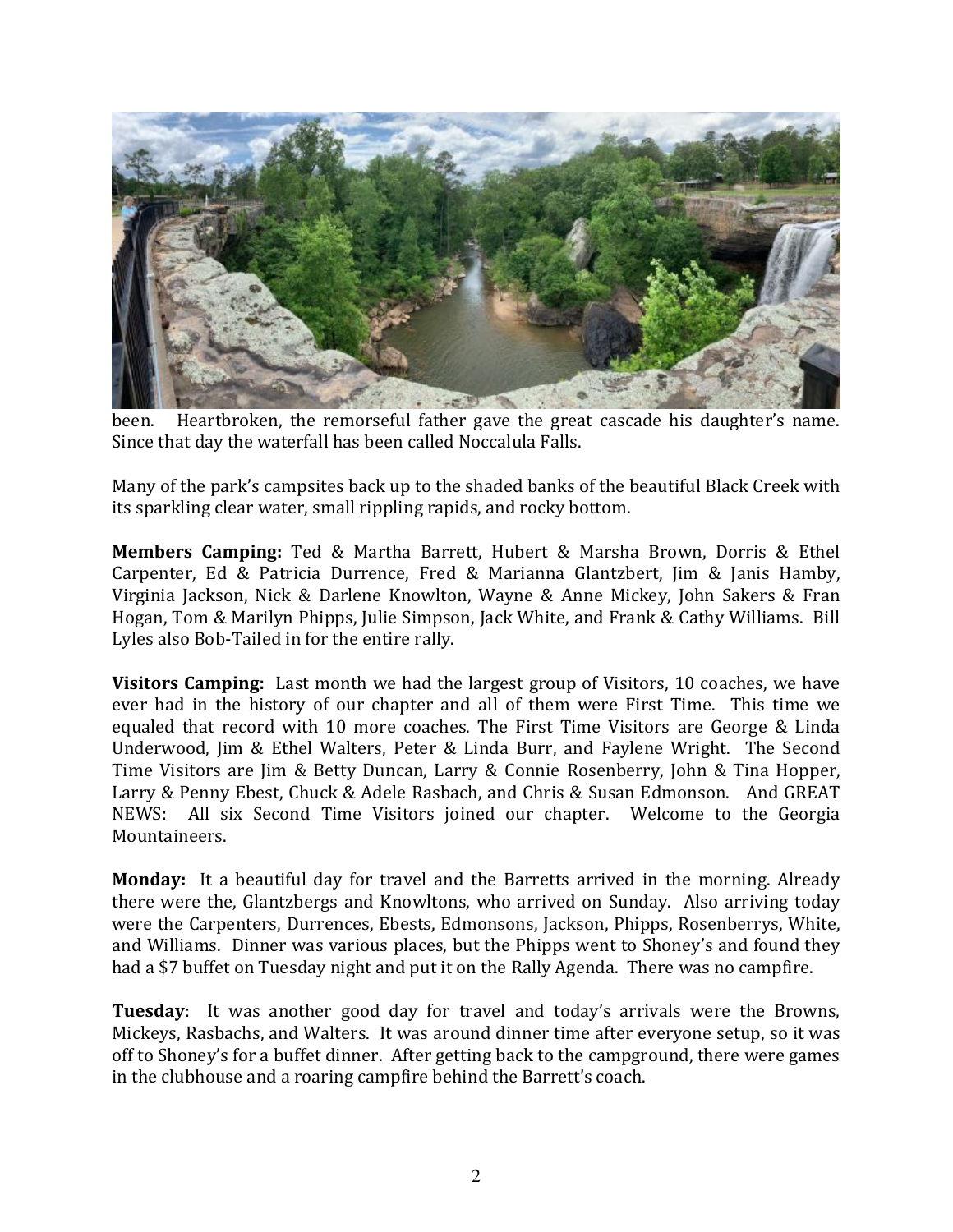**Wednesday:** The good weather was still holding to welcome today's arrivals, which included the Burrs, Duncans, Hambys, Hoppers, Sakers & Hogan, Simpson, Underwoods, and Wright. The Meet & Greet at 4:30PM was a fantasy food fest. The Hosts prepared large pots of Ravioli and Meat Balls. And it was matched with the members bringing in dishes of appetizers, salads, desserts, and Hors d'Oeuvres. No one should have went home hungry and it was all very delicious. Ted made opening remarks, including

welcoming the 10 visiting couples. And similar to last month, asked that each visiting couple tell us a little about themselves, to include their backgrounds and various interests. The introductions took a little while, but it was worth while as we learned something about our visitors and they did too. After that the Hosts went over the Rally Agenda, where they had added a travel event for every morning but Sunday. The rally





fees were collected by Bill. That evening it was games in the clubhouse and there was a large group around the campfire.

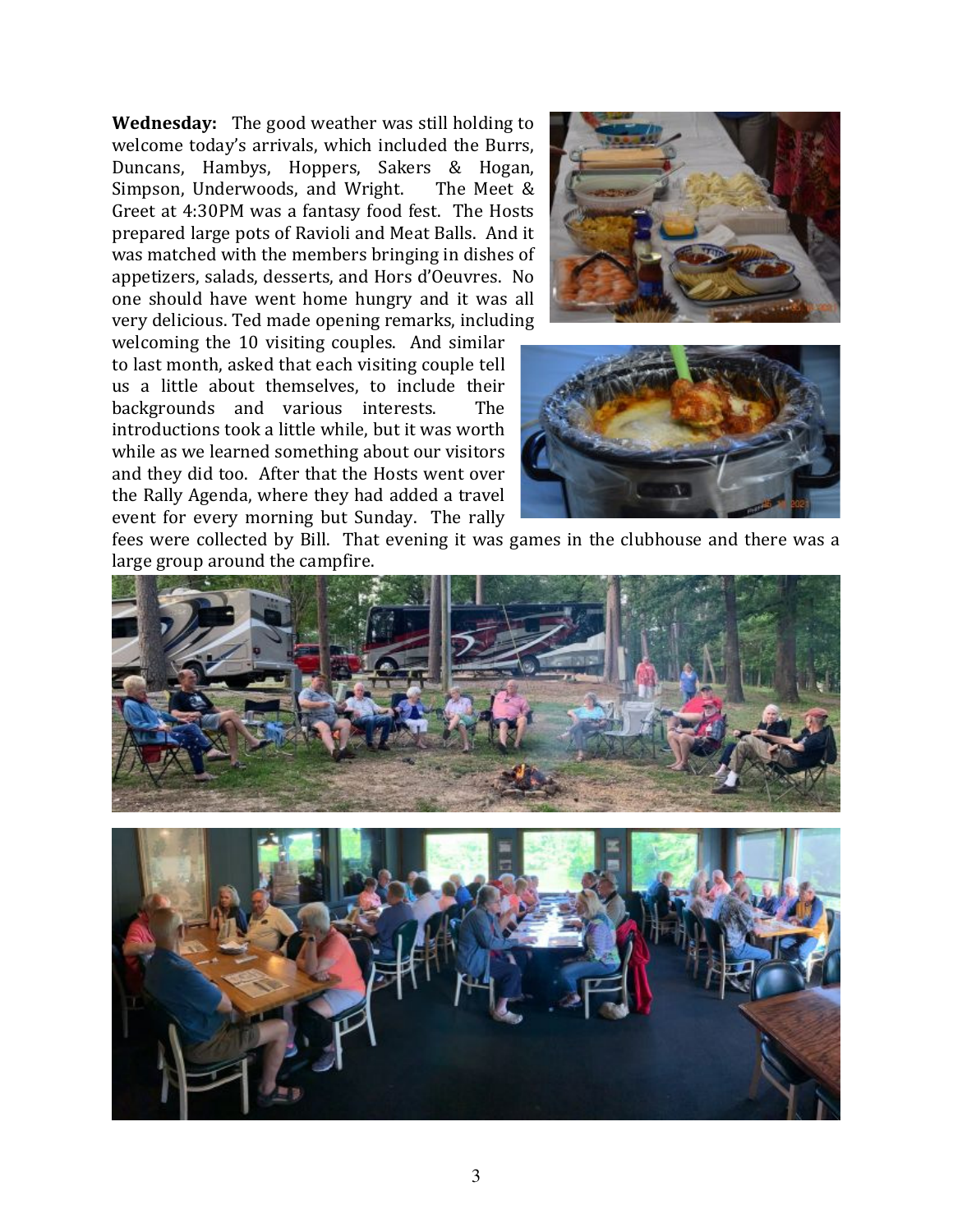**Thursday:** The Unclaimed Baggage Shop in Scottsboro was the primary destination of many of our rally attendees today. Some found bargains or just enjoyed looking at what owners never claimed. Afterwards, The Ice Cream Shop was visited by many of the members. Who could pass up ice cream when it was on special at **5 cents** a scoop. Not everyone went on the daily tours, as some ventured out to drive the scenic routes in the area. This is especially true for the Lookout Mountain



Parkway and Little River Canyon drives. That evening we caravanned to Pruett's BBQ for dinner. However, Pruett's was not able to handle the large crowd. A quick phone call to Top of the River resolved the problem. So it was across the road to a seafood dinner. Top of the River seated us immediately in a separate room and we were served very quickly. As usual, it was a very good seafood dinner for most. After dinner it was back to the clubhouse for games and another big circle around the campfire.

**Friday:** Today's agenda included a trip to the Tigers for Tomorrow at Attalla, AL It is home to over 175 animals including tigers, mountain lions, African lions, bears, wolves,



wonderful animals. Over 90 of the animals are big cats, bears, and wolves. It is a last stop preserve for predatory animals. The ones they have live there for the rest of their lives. It is located on 140 acres in Dekalb County. Most of the animals there were discarded when they were no longer wanted or could no longer work or earn

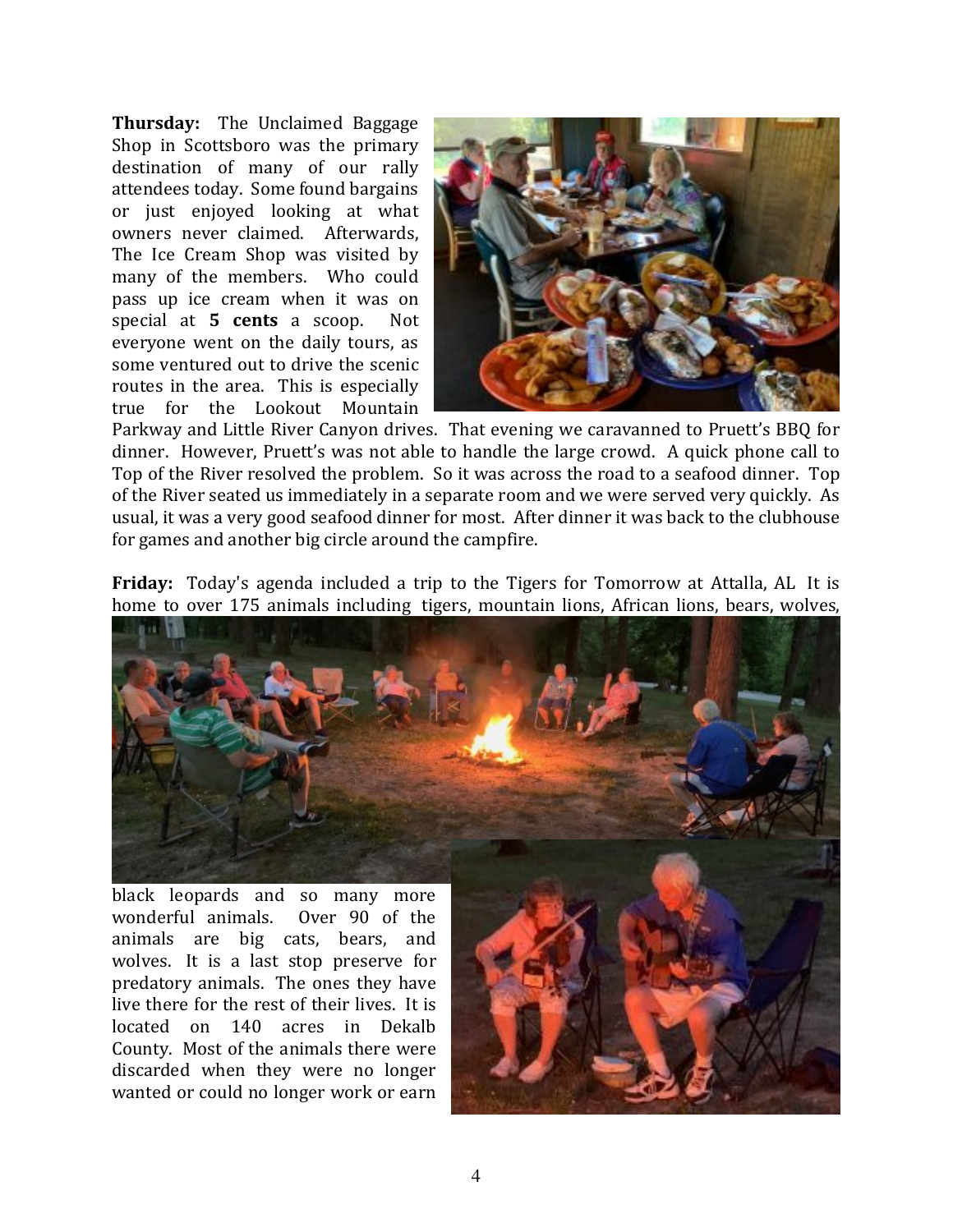money for their proprietors. Some members chose to stay in the campground and visit or just kick back and rest. All too soon it was time for our evening meal. We caravanned to Mater's Pizza and Pasta in the old down town area. They had a very varied menu with something for everyone, besides just pizza and pasta. Everyone seemed to really enjoy their food. Back at the campground the choices were games in the clubhouse, gathering around a campfire and tell tall tales, or returning to your motor home to just kick back and relax.

**Saturday:** A visit to a local Farmers Market was to main item on the agenda today. In addition to fresh produce, Amish butter and cheese, there were chicks, pigs -- well you name it for sell. The Hoppers bought a bunch of camellia bushes, and Virginia almost came home with a little black pig. We gathered at the Top of the River restaurant again for our evening meal. Quite a few ordered the large seafood platter per couple and split it. That restaurant does an excellent job of feeding large groups in record time. And their food has been great every time the Mountaineers have been there.

**Sunday:** Sunday morning we gathered in the clubhouse for biscuits with sausage gravy and coffee. Comments were heard that the sausage gravy was the best ever; and the biscuits were also very, very good. Afterwards, Wayne gave a short devotional. The Rally Hosts were thanked and Ted announced that all the Second Time Visitors had joined and they were welcomed with a big round of applause. All too soon it was time to say good bye until the next time.

A very unusual sight in the park is that of black squirrels. Scientists believe that many years ago a black Fox squirrel crossbred with a Gray squirrel and the results are black colored Gray squirrels.

**Editorial Comment:** In all the years with the Georgia Mountaineers, this is the first time I know of where there have been Gremlins with our reservations with the restaurants. The first occurrence was Thursday



evening at Pruett's BBQ. When we arrived, we were told the restaurant had no record of our reservations and that they did not take reservations. That seating was first come first served once all of those in a party had arrived, that they did not hold any seating. Pruett's is right across the road from the Top of the River restaurant and quick thinking by some resulted in a phone call to Top of the River. They told us they could take us in immediately. So most of us crossed the road and had a great seafood dinner and very quick service. The next occurrence was Saturday evening when Top of the River was the